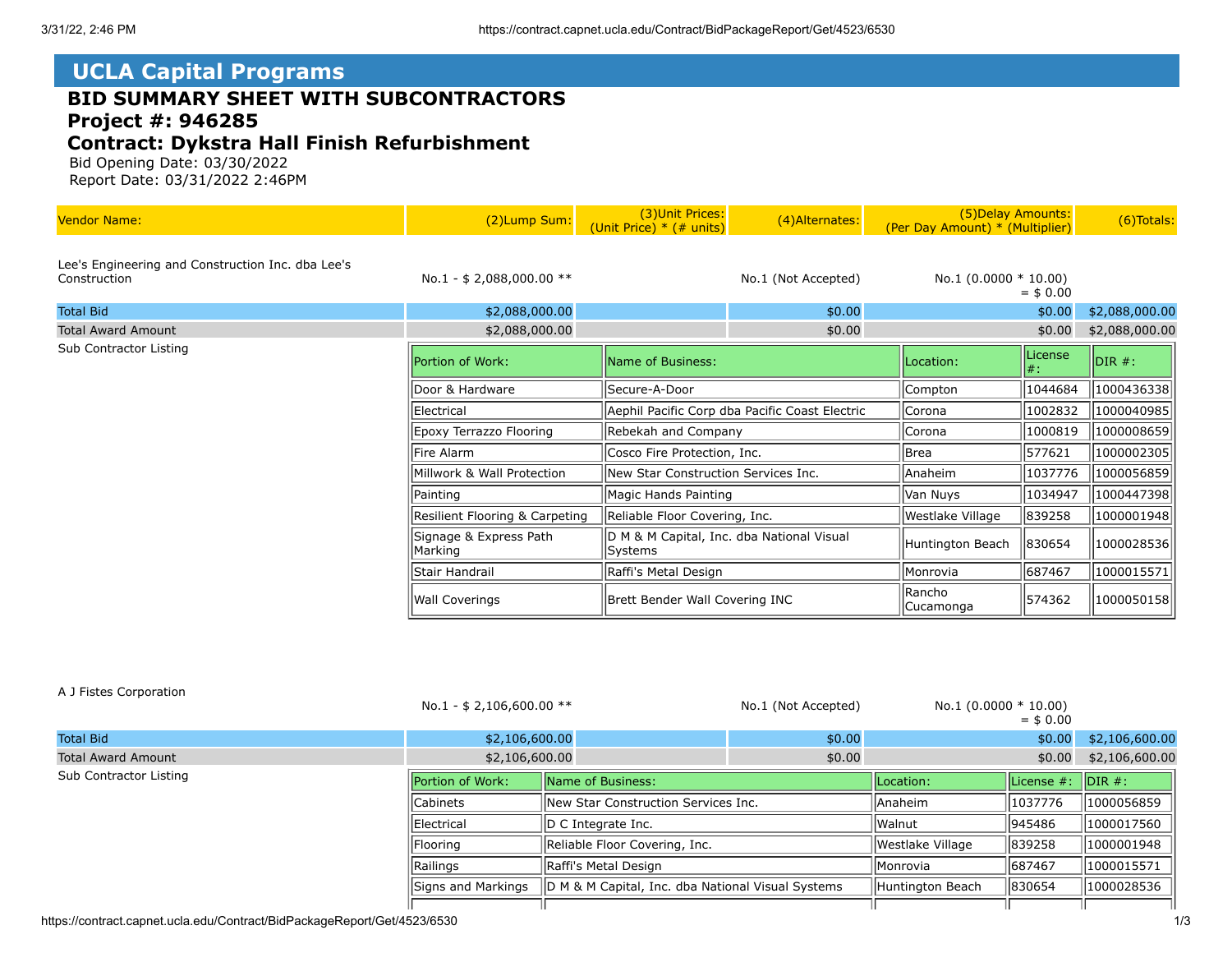### 3/31/22, 2:46 PM https://contract.capnet.ucla.edu/Contract/BidPackageReport/Get/4523/6530

| Terrazc            | lRe<br>and<br>-----<br>Company<br>≏ר                                       | 'lNorcc   | .000819 | $\cdots$<br>100000865       |
|--------------------|----------------------------------------------------------------------------|-----------|---------|-----------------------------|
| llWall<br>Covering | $\overline{\phantom{a}}$<br>INC<br>Wall<br>Covering '<br>IBret<br>. Bender | Cucamonga | 1574362 | $\cdots$<br>1000<br>. יוליי |

| <b>Woodcliff Corporation</b> | No.1 - $$2,946,000.00$ **              |                                   | No.1 (Not Accepted)                | No.1 $(2000.0000 * 10.00)$ | $=$ \$ 20,000.00 |                    |
|------------------------------|----------------------------------------|-----------------------------------|------------------------------------|----------------------------|------------------|--------------------|
| <b>Total Bid</b>             | \$2,946,000.00                         |                                   | \$0.00                             |                            | \$20,000.00      | \$2,966,000.00     |
| <b>Total Award Amount</b>    | \$2,946,000.00                         |                                   | \$0.00                             |                            | \$0.00           | \$2,946,000.00     |
| Sub Contractor Listing       | Portion of Work:                       | Name of Business:                 |                                    | ILocation:                 | License #:       | $\mathsf{IDIR}$ #: |
|                              | lCasework + Wall Panel                 | IICI Architectural Millwork, Inc. |                                    | llParamount                | 921302           | 1000004542         |
|                              | Demo and Install Floor Coverings / Bas |                                   | Reliable Floor Covering, Inc.      | Westlake Village           | 839258           | 1000001948         |
|                              | <b>IFire Alarm</b>                     |                                   | Cosco Fire Protection, Inc.        | llBrea                     | 1577621          | 1000002305         |
|                              | Metal Railing                          |                                   | Raffi's Metal Design               | llMonrovia                 | 1687467          | 1000015571         |
|                              | Paiting / Wall Covering                |                                   | I S R Painting & Wallcovering Inc. | lNorwalk                   | 825061           | 1000009154         |
|                              | Terrazo Flooring                       |                                   | Rebekah and Company                | llNorco                    | 1000819          | 1000008659         |

Harry H. Joh Construction, Inc.

|                           | No.1 - \$ 3,032,400.00 $**$                  |                                | No.1 (Not Accepted)                       | No.1 $(0.0000 * 10.00)$   | $=$ \$ 0.00    |                |
|---------------------------|----------------------------------------------|--------------------------------|-------------------------------------------|---------------------------|----------------|----------------|
| <b>Total Bid</b>          | \$3,032,400.00                               |                                | \$0.00                                    |                           | \$0.00         | \$3,032,400.00 |
| <b>Total Award Amount</b> | \$3,032,400.00                               |                                | \$0.00                                    |                           | \$0.00         | \$3,032,400.00 |
| Sub Contractor Listing    | Portion of Work:                             | Name of Business:              |                                           | Location:                 | License<br> #: | $DIR#$ :       |
|                           | lCasework                                    | Stolo Cabinets, Inc.           |                                           | <b>Brea</b>               | 267920         | 1000004779     |
|                           | Doors                                        | Pacific Door & Frame Inc.      |                                           | Paramount                 | 813479         | 1000017783     |
|                           | Fire Alarm                                   | Cosco Fire Protection, Inc.    |                                           | Brea                      | 577621         | 1000002305     |
|                           | Flooring                                     | Reliable Floor Covering, Inc.  |                                           | Westlake Village          | 839258         | 1000001948     |
|                           | Metals                                       | Raffi's Metal Design           |                                           | Monrovia                  | 687467         | 1000015571     |
|                           | Painting, Drywall, Plumbing, &<br>Electrical | Calco Painting Inc.            |                                           | Cypress                   | 614639         | 1000052808     |
|                           | Signage                                      | Systems                        | D M & M Capital, Inc. dba National Visual | Huntington Beach   830654 |                | 1000028536     |
|                           | Terrazzo Flooring                            | Rebekah and Company            |                                           | Norco                     | 1000819        | 1000008659     |
|                           | Wall Coverings                               | Brett Bender Wall Covering INC |                                           | Rancho<br>Cucamonga       | 574362         | 1000050158     |
|                           | Wall Panels                                  | Cima West                      |                                           | <b>Temple City</b>        | 1046943        | 1000062389     |